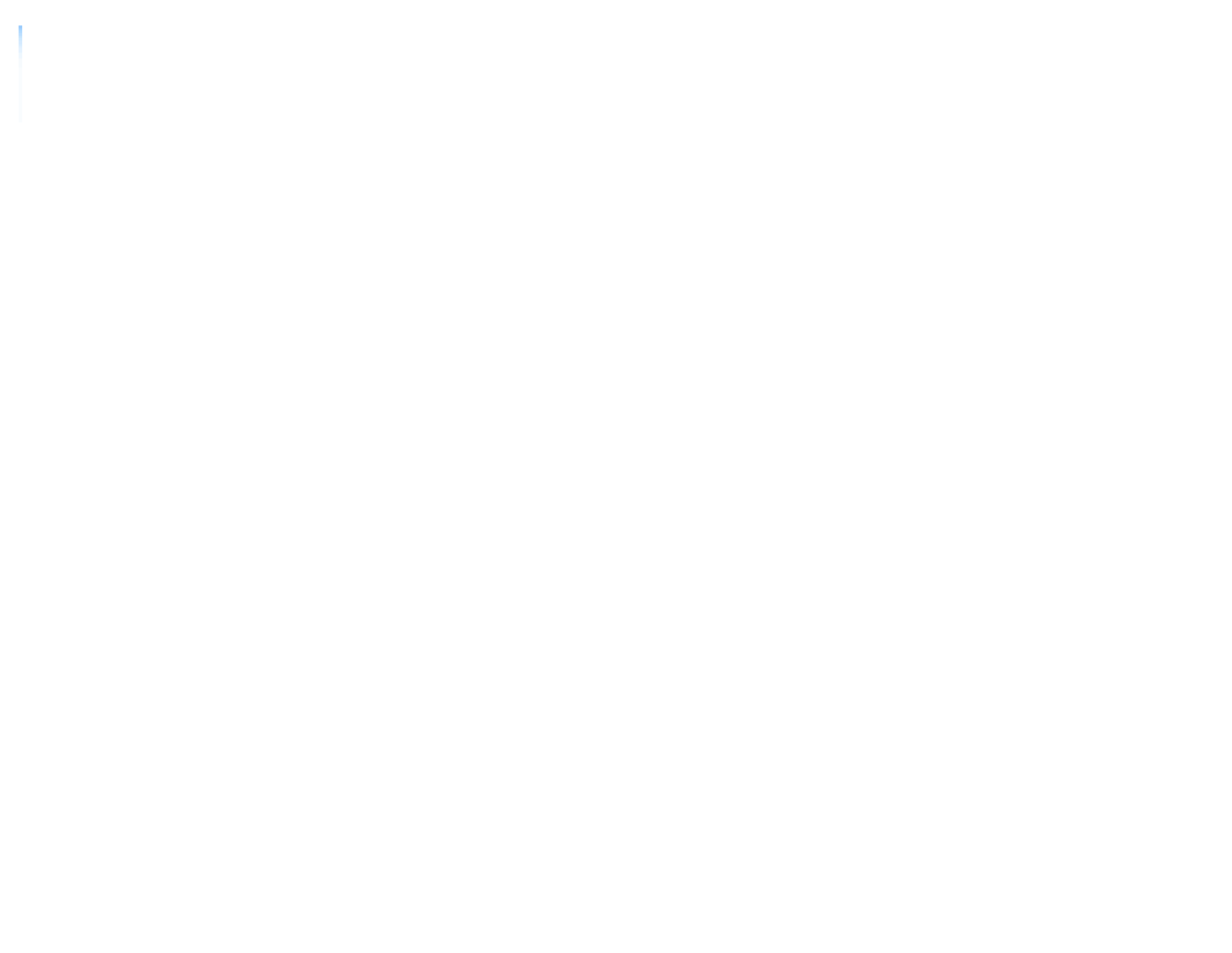| <b>Permit Number</b>             | <b>Location Address</b>                                  | <b>Issue Date</b> | Owner                                | Phone         | Contractor                               | <b>Phone</b>   | <b>Valuation</b> | Sq Ft   |
|----------------------------------|----------------------------------------------------------|-------------------|--------------------------------------|---------------|------------------------------------------|----------------|------------------|---------|
| CSRR-3-17-9084                   | 112 NEW HOPE RD                                          | 03/30/2017        | y Properties LLLP Bray Properties LI | 770) 461-6371 | wis General Contractors, Ir              |                | 28,000           | 9,500   |
| CSRR-3-17-9091                   | 112 NEW HOPE RD                                          | 03/30/2017        | y Properties LLLP Bray Properties LI | 770) 461-6371 | wis General Contractors, Ir              |                | 28,000           | 14,800  |
| CSRR-3-17-9087                   | 112 NEW HOPE RD                                          | 03/30/2017        | y Properties LLLP Bray Properties LI | 770) 461-6371 | wis General Contractors, Ir              |                | 28,000           | 5,000   |
| CSRR-3-17-9093                   | 112 NEW HOPE RD                                          | 03/30/2017        | y Properties LLLP Bray Properties LI | 770) 461-6371 | wis General Contractors, Ir              |                | 28,000           | 10,740  |
| CSRR-3-17-9095                   | 112 NEW HOPE RD                                          | 03/30/2017        | y Properties LLLP Bray Properties LI | 770) 461-6371 | wis General Contractors, Ir              |                | 28,000           | 7,170   |
| CSRR-3-17-9090                   | 112 NEW HOPE RD                                          | 03/30/2017        | y Properties LLLP Bray Properties LI | 770) 461-6371 | wis General Contractors, Ir              |                | 28,000           | 6,200   |
| CSRR-3-17-9086                   | 112 NEW HOPE RD                                          | 03/30/2017        | y Properties LLLP Bray Properties LI | 770) 461-6371 | wis General Contractors, Ir              |                | 28,000           | 9,700   |
| CSRR-3-17-9089                   | 112 NEW HOPE RD                                          | 03/30/2017        | y Properties LLLP Bray Properties LI | 770) 461-6371 | wis General Contractors, Ir              |                | 28,000           | 16,560  |
| CSRR-3-17-9083                   | 112 NEW HOPE RD                                          | 03/30/2017        | y Properties LLLP Bray Properties LI | 770) 461-6371 | wis General Contractors, Ir              |                | 28,000           | 7,260   |
| CSRR-3-17-9092                   | 112 NEW HOPE RD                                          | 03/30/2017        | y Properties LLLP Bray Properties LI | 770) 461-6371 | wis General Contractors, Ir              |                | 28,000           | 6,200   |
| CSRR-3-17-9081                   | 112 NEW HOPE RD                                          | 03/30/2017        | y Properties LLLP Bray Properties LI | 770) 461-6371 | wis General Contractors, Ir              |                | 28,000           | 21,940  |
|                                  | Totals For COM ReRoof Roof: 16 Permit(s)                 |                   |                                      |               |                                          |                | 865,000          | 152,645 |
| <b>RES Addition Covered Deck</b> |                                                          |                   |                                      |               |                                          |                |                  |         |
| RADD-3-17-9106                   | 335 STONEHAVEN DR                                        | 03/22/2017        | Eric Schafhaus                       | (859)800-7239 | Imerican Eagle Constructio (770)486-9779 |                | 35,000           | 295     |
|                                  | <b>Totals For RES Addition Covered Deck: 1 Permit(s)</b> |                   |                                      |               |                                          |                | 35,000           | 295     |
| <b>RES Addition Deck</b>         |                                                          |                   |                                      |               |                                          |                |                  |         |
| RADD-2-17-9009                   | 130 BRANDENBURG WAY                                      | 03/01/2017        | <b>Karol Stephens</b>                | (478)390-5430 | C & C Custom Homes                       | (404) 925-5915 | 21,000           | 280     |
| RADD-2-17-9032                   | 244 LEES MILL RD                                         | 03/06/2017        | Doug Burcher                         | (770)294-9175 | <b>Richard Ragan</b>                     | (678) 758-3558 | 5,000            | 251     |
| RADD-2-17-8992                   | 110 COVENTRY CT                                          | 03/08/2017        | Roy Linkner                          | (937)218-8928 | <b>Timberline Construction</b>           | (770) 652-1134 | 0                | 196     |
| RADD-2-17-9029                   | 306 MALONE RD                                            | 03/15/2017        | Melissa Ryckeley                     | (404)734-8435 | <b>MELLISA RYCKELEY</b>                  | (404) 734-8435 | 1,800            | 165     |
| RADD-3-17-9103                   | 140 SHENANDOAH TRCE                                      | 03/31/2017        | Alicia Davis                         | (770)235-0418 | Alicia Davis                             | (770)235-0418  | 1,000            | 289     |
|                                  | <b>Totals For RES Addition Deck: 5 Permit(s)</b>         |                   |                                      |               |                                          |                | 28,800           | 1,181   |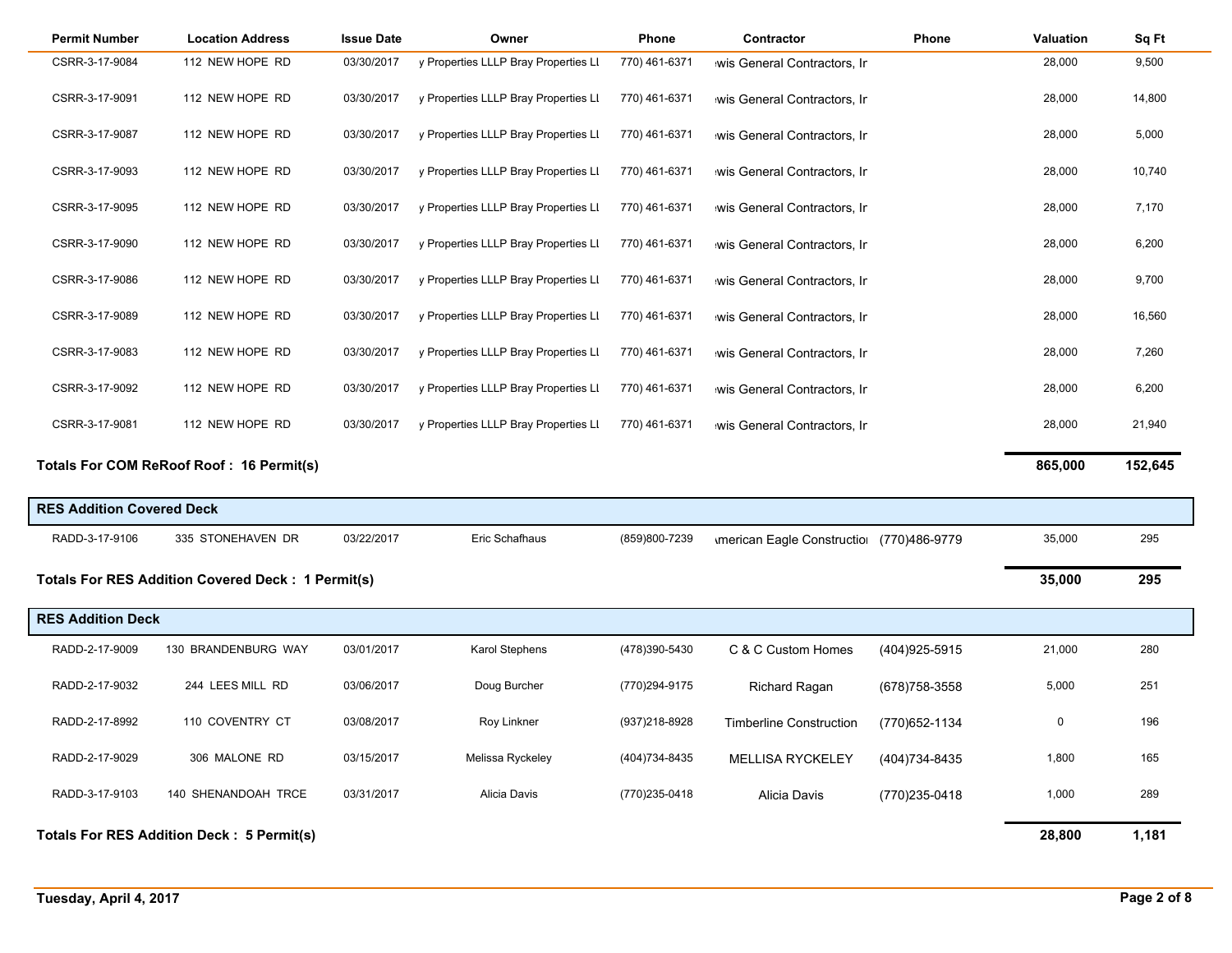| <b>Permit Number</b>                             | <b>Location Address</b>                                  | <b>Issue Date</b> | Owner                   | Phone          | Contractor                                  | Phone          | Valuation | Sq Ft       |
|--------------------------------------------------|----------------------------------------------------------|-------------------|-------------------------|----------------|---------------------------------------------|----------------|-----------|-------------|
| <b>RES Addition Porch/Patio/Screen</b>           |                                                          |                   |                         |                |                                             |                |           |             |
| RADD-3-17-9133                                   | 120 GROUSE PT                                            | 03/31/2017        | <b>JON MOORE</b>        | (662)364-3693  | <b>JON MOORE</b>                            | (662)364-3693  | 15,700    | 216         |
|                                                  | Totals For RES Addition Porch/Patio/Screen: 1 Permit(s)  |                   |                         |                |                                             |                | 15,700    | 216         |
| <b>RES Addition Roof</b>                         |                                                          |                   |                         |                |                                             |                |           |             |
| RADD-2-17-8966                                   | 150 EAGLES NEST DR                                       | 03/03/2017        | Robert A Swift, Jr.     | (770)407-9643  | <b>Robert Swift</b>                         | (770) 733-7885 | 600       | 310         |
| <b>Totals For RES Addition Roof: 1 Permit(s)</b> |                                                          |                   |                         |                |                                             |                | 600       | 310         |
| <b>RES Demo Pool</b>                             |                                                          |                   |                         |                |                                             |                |           |             |
| RDMO-3-17-9042                                   | 125 HICKORY PL                                           | 03/03/2017        | Ellen Edwards           | (678) 464-7765 | 1etro Interior Demolition LL( (770)731-0013 |                | 500       | $\mathbf 0$ |
| Totals For RES Demo Pool: 1 Permit(s)            |                                                          |                   |                         |                |                                             |                | 500       | 0           |
| <b>RES Demo SFD Fayette</b>                      |                                                          |                   |                         |                |                                             |                |           |             |
| RDMO-3-17-9119                                   | 501 CHAPPELL RD                                          | 03/27/2017        | <b>Richard Morrison</b> | (925)847-5501  | D LEWIS CONSTRUCTION (770)375-7331          |                | 5,000     | $\mathbf 0$ |
|                                                  | Totals For RES Demo SFD Fayette : 1 Permit(s)            |                   |                         |                |                                             |                | 5,000     | 0           |
| <b>RES Demo SFD Fayette-Disaster</b>             |                                                          |                   |                         |                |                                             |                |           |             |
| RDMO-3-17-9054                                   | 290 LISBON RD                                            | 03/10/2017        | Scott & Traci Phillips  |                | 1 Sewer Pipeline & Demoliti (770)412-6528   |                | 7,600     | 0           |
|                                                  | Totals For RES Demo SFD Fayette-Disaster : 1 Permit(s)   |                   |                         |                |                                             |                | 7,600     | 0           |
| <b>RES Enclosure Porch/Patio/Screen</b>          |                                                          |                   |                         |                |                                             |                |           |             |
| RENC-2-17-9018                                   | 180 GREENWOOD CT                                         | 03/31/2017        | Mohamed & Bamba Khafagy | (754) 224-0547 | Muhamed Khafagy                             | (754)224-0547  | 15,000    | 290         |
|                                                  | Totals For RES Enclosure Porch/Patio/Screen: 1 Permit(s) |                   |                         |                |                                             |                | 15,000    | 290         |
| <b>RES Finish Basement</b>                       |                                                          |                   |                         |                |                                             |                |           |             |
| RFIN-3-17-9074                                   | 165 NEWHAVEN DR                                          | 03/27/2017        | Greg Evans              |                | Southern Traditional Home (770)318-2357     |                | 20,000    | 2,635       |
|                                                  | <b>Totals For RES Finish Basement: 1 Permit(s)</b>       |                   |                         |                |                                             |                | 20,000    | 2,635       |
| <b>RES New Garage</b>                            |                                                          |                   |                         |                |                                             |                |           |             |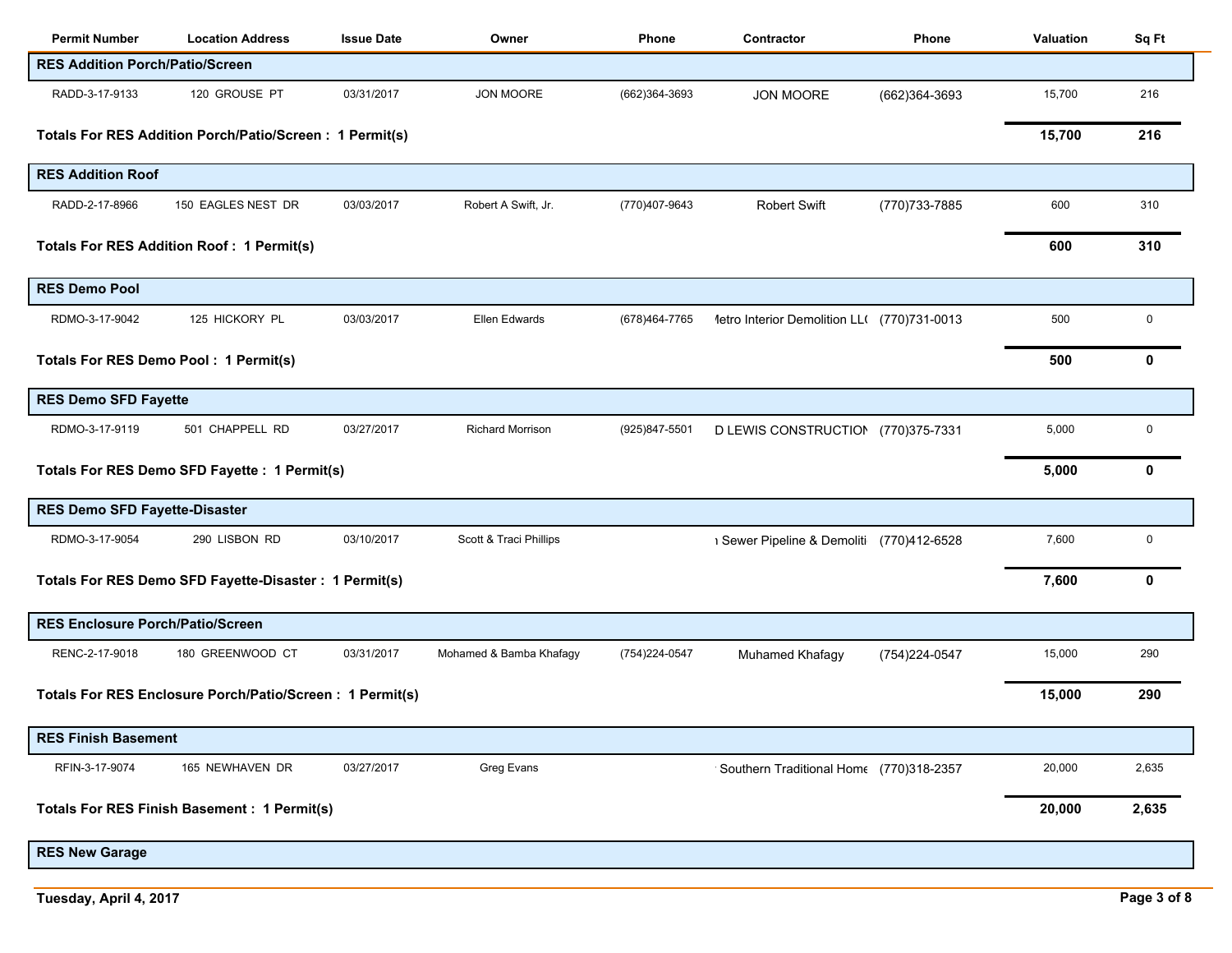| <b>Permit Number</b>       | <b>Location Address</b>                      | <b>Issue Date</b> | Owner                               | Phone          | Contractor                                | Phone          | Valuation | Sq Ft |
|----------------------------|----------------------------------------------|-------------------|-------------------------------------|----------------|-------------------------------------------|----------------|-----------|-------|
| RNEW-2-17-9010             | EAST OF 430 SNEAD RD                         | 03/20/2017        | Danny Ferrell                       | (678) 878-5468 | <b>Chris Gibson Homes</b>                 | (678) 878-5468 | 23,000    | 598   |
| RNEW-3-17-9124             | 185 SCOTT BLVD                               | 03/24/2017        | <b>Otis Newberry</b>                | (678) 758-5910 | Otis Newberry                             | (678) 758-5910 | 12,000    | 1,024 |
| RNEW-3-17-9107             | 133 LEES MILL RD                             | 03/29/2017        | David & Caroline Williams           | (770)851-2234  | e Roses Inc. dba Better Bil               | (770)229-4957  | 6,000     | 2,288 |
| RNEW-3-17-9096             | 225 BROOKSHIRE DR                            | 03/29/2017        | Robert Gassmann                     | (678)364-0855  | e Roses Inc. dba Better Bil (770)229-4957 |                | 32,650    | 1,415 |
|                            | Totals For RES New Garage: 4 Permit(s)       |                   |                                     |                |                                           |                | 73,650    | 5,325 |
| <b>RES New Greenhouse</b>  |                                              |                   |                                     |                |                                           |                |           |       |
| RNEW-3-17-9112             | 105 ALEXANDER WARE PL                        | 03/23/2017        | Michael & Betty Lou Mann            | (678) 350-4637 | Michael & Betty Lou Mann                  | (678) 350-4637 | 6,700     | 1,216 |
|                            | Totals For RES New Greenhouse : 1 Permit(s)  |                   |                                     |                |                                           |                | 6,700     | 1,216 |
| <b>RES New Manf/Mobile</b> |                                              |                   |                                     |                |                                           |                |           |       |
| RNEW-2-17-9020             | 300 Greenview CIR                            | 03/02/2017        | Yes Communities Yes Communities     | (770)461-7145  | Mobile Home Impound                       | (770)630-4616  | 10,000    | 1,404 |
| RNEW-2-17-9021             | 430 Greenview BLVD                           | 03/02/2017        | panies Exp2, LLC Yes Companies E    |                | Mobile Home Impound                       | (770)630-4616  | 10,000    | 1,404 |
| RNEW-2-17-9026             | 425 Greenview DR                             | 03/02/2017        | Yes Communities Yes Communities     | (770)461-7145  | Mobile Home Impound                       | (770)630-4616  | 10,000    | 1,284 |
| RNEW-2-17-9023             | 170 Woodview RD                              | 03/02/2017        | Yes Communities Yes Communities     | (770)461-7145  | Mobile Home Impound                       | (770)630-4616  | 10,000    | 1,284 |
| RNEW-2-17-9022             | 150 Woodview RD                              | 03/02/2017        | Yes Communities Yes Communities     | (770)461-7145  | Mobile Home Impound                       | (770)630-4616  | 10,000    | 1,284 |
| RNEW-3-17-9072             | 145 GREENVIEW CIR                            | 03/16/2017        | Yes Communities Yes Communities     | (770)461-7145  | Mobile Home Impound                       | (770)630-4616  | 10,000    | 1,296 |
| RNEW-3-17-9068             | 130 GREENVIEW BLVD                           | 03/16/2017        | Yes Communities Yes Communities     | (770)461-7145  | Mobile Home Impound                       | (770)630-4616  | 10,000    | 1,296 |
|                            | Totals For RES New Manf/Mobile : 7 Permit(s) |                   |                                     |                |                                           |                | 70,000    | 9,252 |
| <b>RES New SFD Fayette</b> |                                              |                   |                                     |                |                                           |                |           |       |
| RNEW-2-17-9014             | MALONE RD                                    | 03/01/2017        | James Hymel                         | (650) 703-7226 | entine & Downing Construc (770)560-7870   |                | 420,000   | 5,112 |
| RNEW-2-17-9012             | 170 ANNELISE PARK DR                         | 03/02/2017        | Adam Turner                         | (678)453-9677  | <b>Adam Turner</b>                        | (678)453-6977  | 290,500   | 8,209 |
| RNEW-2-17-9034             | 185 BELLFAIR RUN                             | 03/06/2017        | prest Construction Green Forest Con | (770)460-9925  | reen Forest Construction LL (770)460-9925 |                | 350,000   | 4,896 |
| RNEW-2-17-9035             | 190 BELLFAIR RUN                             | 03/06/2017        | prest Construction Green Forest Con | (770)460-9925  | reen Forest Construction LL (770)460-9925 |                | 350,000   | 4,497 |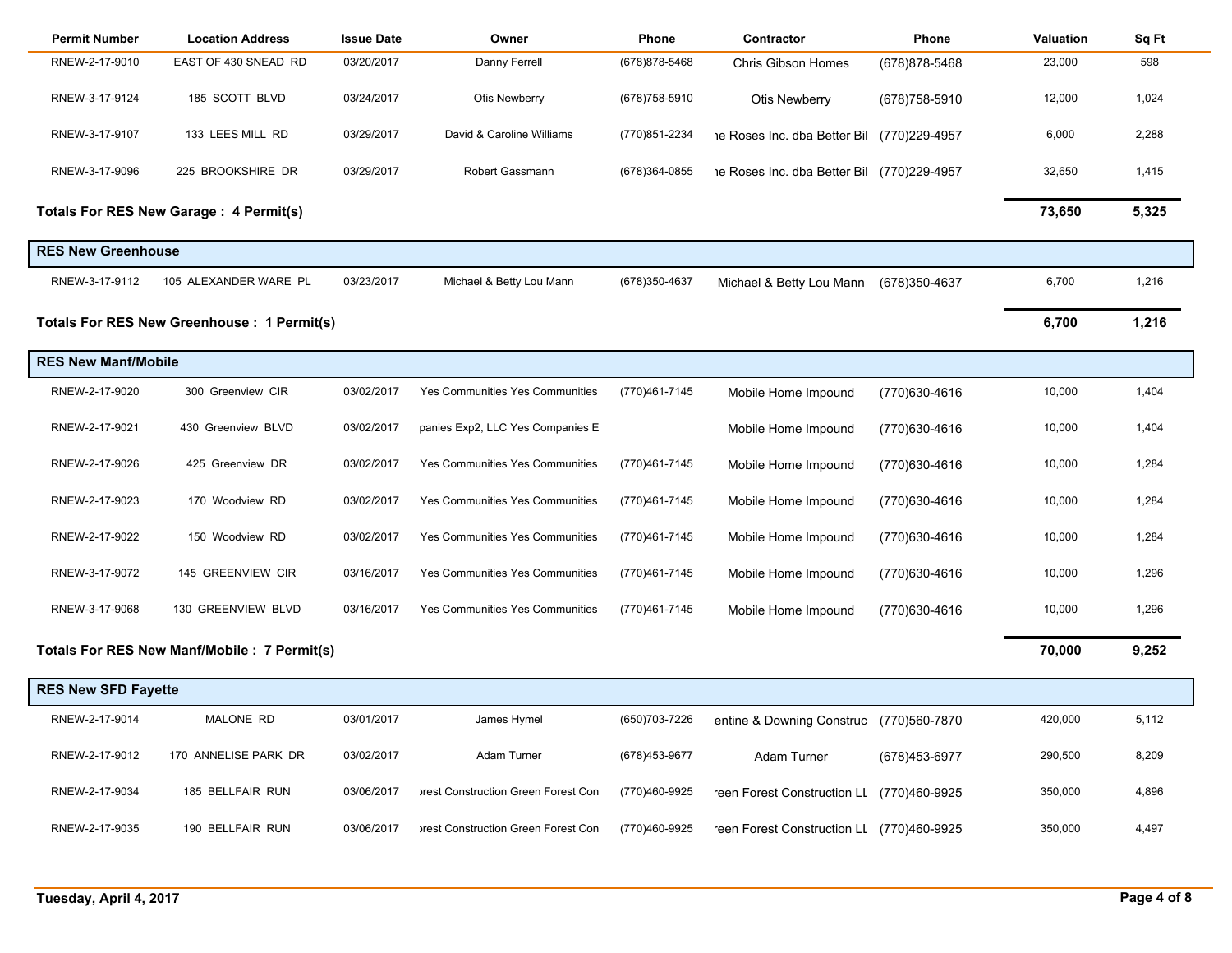| <b>Permit Number</b>               | <b>Location Address</b>                             | <b>Issue Date</b> | Owner                               | Phone          | Contractor                                 | Phone          | Valuation | Sq Ft       |
|------------------------------------|-----------------------------------------------------|-------------------|-------------------------------------|----------------|--------------------------------------------|----------------|-----------|-------------|
| RNEW-2-17-9036                     | 180 BELLFAIR RUN                                    | 03/06/2017        | prest Construction Green Forest Con | (770)460-9925  | reen Forest Construction LL                | (770)460-9925  | 350,000   | 4,801       |
| RNEW-3-17-9045                     | 158 WATERLACE WAY                                   | 03/09/2017        | dential Properties Peachtree Reside | (770)622-2522  | htree Residential Properties (770)622-2522 |                | 242,136   | 4,689       |
| RNEW-3-17-9059                     | 320 NAVARRE DR                                      | 03/13/2017        | .R. Horton-Crown D.R. Horton-Crow   | (678) 509-0538 | D.R. Horton-Crown, LLC                     | (678)509-0538  | 200,000   | 3,796       |
| RNEW-3-17-9058                     | 115 ALE S WAY                                       | 03/13/2017        | .R. Horton-Crown D.R. Horton-Crow   | (678)509-0538  | D.R. Horton-Crown, LLC                     | (678)509-0538  | 200,000   | 5,778       |
| RNEW-3-17-9060                     | 330 NAVARRE DR                                      | 03/13/2017        | .R. Horton-Crown D.R. Horton-Crow   | (678) 509-0538 | D.R. Horton-Crown, LLC                     | (678)509-0538  | 200,000   | 4,232       |
| RNEW-2-17-9037                     | 250 DISCOVERY LAKE DR                               | 03/13/2017        | New Leaf Homes New Leaf Homes       | (678) 618-1478 | New Leaf Homes, LLC                        | (404) 260-7765 | 275,000   | 4,460       |
| RNEW-3-17-9057                     | 110 COUCH CT                                        | 03/13/2017        | .R. Horton-Crown D.R. Horton-Crow   | (678) 509-0538 | D.R. Horton-Crown, LLC                     | (678)509-0538  | 200,000   | 4,483       |
| RNEW-3-17-9097                     | 140 COUCH CT                                        | 03/20/2017        | orton Homes, Inc. D.R. Horton Home  | (770)730-7900  | D.R. Horton-Crown, LLC                     | (678)509-0538  | 200,000   | 4,994       |
| RNEW-3-17-9056                     | 340 Navarre HWY                                     | 03/20/2017        | .R. Horton-Crown D.R. Horton-Crow   | (678)509-0538  | D.R. Horton-Crown, LLC                     | (678)509-0538  | 200,000   | 6,718       |
| RNEW-3-17-9080                     | ROBINSON RD                                         | 03/21/2017        | Hugh Bearden                        | (770)301-1227  | Robert Graham Homes Inc.                   | (770)599-0407  | 300,000   | 4,543       |
| RNEW-3-17-9117                     | HUCKABY RD                                          | 03/22/2017        | Gary Roland                         |                | Gary Roland                                | (208)890-6293  | 900,000   | 9,275       |
| RNEW-1-17-8893                     | 135 BROAD MEADOWS LN                                | 03/28/2017        | Greg Love                           | (770)560-6664  | Greg Love Homes, Inc                       | (770)560-6664  | 310,000   | 5,008       |
| RNEW-3-17-9141                     | 120 COUCH CT                                        | 03/29/2017        | .R. Horton-Crown D.R. Horton-Crow   | (678) 509-0538 | D.R. Horton-Crown, LLC                     | (678)509-0538  | 200,000   | 3,917       |
| RNEW-3-17-9073                     | 140 OAK MNR                                         | 03/30/2017        | John Knight                         | (404) 538-1068 | Iders Professional Group, L                | (770)471-4751  | 280,000   | 4,925       |
| RNEW-3-17-9132                     | OLD GREENVILLE RD                                   | 03/30/2017        | irk Quality Homes Trademark Quality | (706) 672-4973 | <b>Trademark Quality Homes</b>             | (706) 656-1008 | 200,000   | 4,846       |
| RNEW-3-17-9109                     | 700 KIRBY LN                                        | 03/30/2017        | dsey Comm., Inc. Jeff Lindsey Comr  |                | Jeff Lindsey Communities                   | (770)599-8700  | 200,000   | 7,827       |
|                                    | Totals For RES New SFD Fayette : 20 Permit(s)       |                   |                                     |                |                                            |                | 5,867,636 | 107,006     |
| <b>RES New Storage Bldg / Shed</b> |                                                     |                   |                                     |                |                                            |                |           |             |
| RNEW-2-17-9033                     | 265 DAVIS RD                                        | 03/14/2017        | Pasquale Caputo                     | (818) 421-5587 | Pasquale Caputo                            | (818) 421-5587 | 3,500     | 195         |
|                                    | Totals For RES New Storage Bldg / Shed: 1 Permit(s) |                   |                                     |                |                                            |                | 3,500     | 195         |
| <b>RES Pool Barrier-only</b>       |                                                     |                   |                                     |                |                                            |                |           |             |
| RPOL-3-17-9139                     | 2281 HWY 92                                         | 03/28/2017        | Lyn Danner                          | (404) 427-3379 | C&C Fence                                  | (770)603-9745  | 1,000     | $\mathbf 0$ |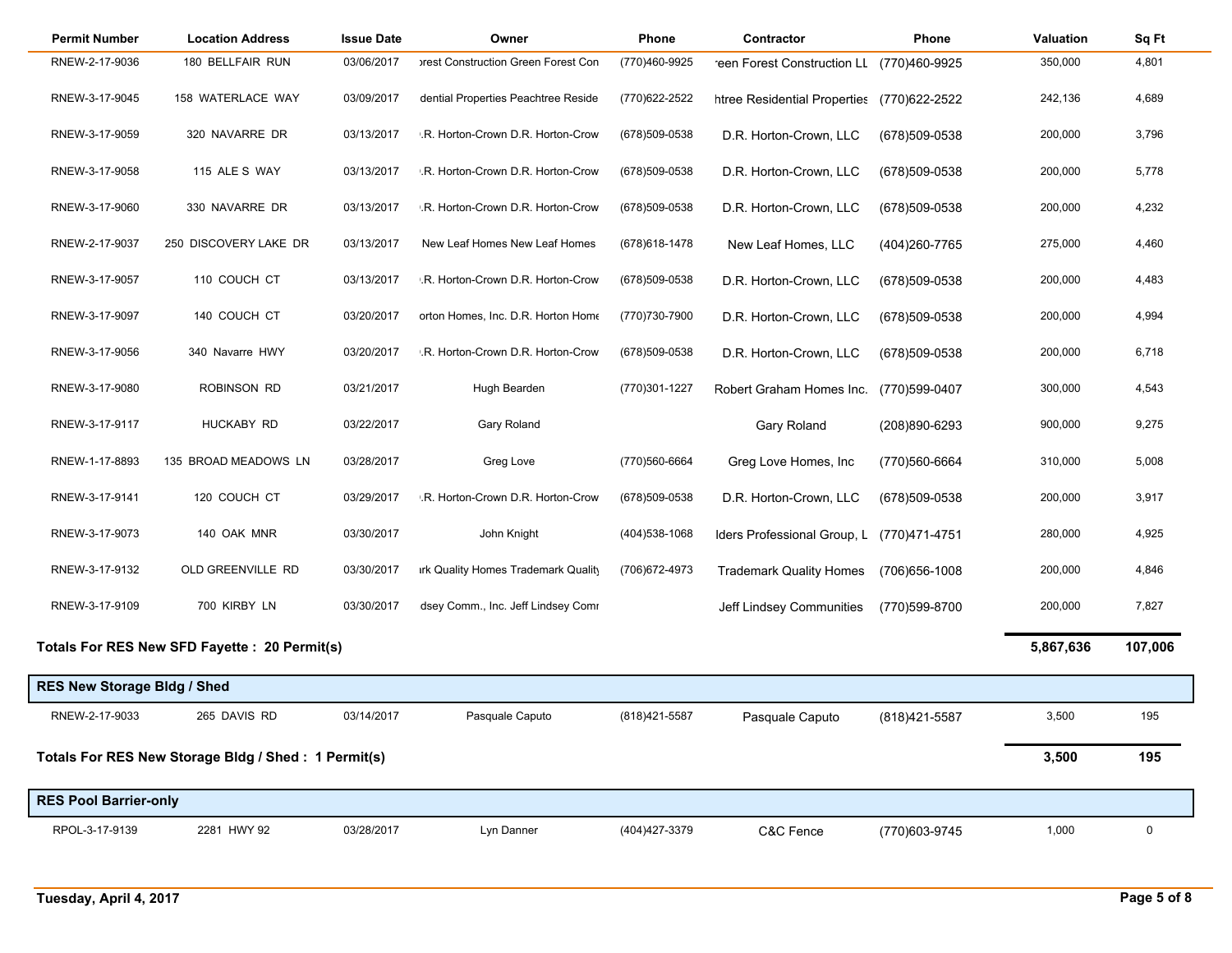| <b>Permit Number</b>                    | <b>Location Address</b>                                   | <b>Issue Date</b> | Owner                     | Phone          | Contractor                  | Phone          | Valuation | Sq Ft       |
|-----------------------------------------|-----------------------------------------------------------|-------------------|---------------------------|----------------|-----------------------------|----------------|-----------|-------------|
|                                         | <b>Totals For RES Pool Barrier-only: 1 Permit(s)</b>      |                   |                           |                |                             |                | 1,000     | 0           |
| <b>RES Pool New-Fayette</b>             |                                                           |                   |                           |                |                             |                |           |             |
| RPOL-2-17-9028                          | 135 WESTSIDE WAY                                          | 03/03/2017        | Dainsworth Harris         | (347) 362-6240 | <b>Platinum Pools</b>       | (770)841-5034  | 40,000    | 0           |
| RPOL-2-17-9027                          | 110 ARDEN CT                                              | 03/08/2017        | Kristen Lane              | (630) 788-4729 | Stillwater Pools, Inc.      | (678) 873-1924 | 40,000    | 0           |
| RPOL-3-17-9044                          | 115 GREEN MEADOW LN                                       | 03/13/2017        | Philip Landgrebe          | (678) 873-2704 | Dependable Pools Service    | (770)502-9189  | 35,000    | 0           |
| RPOL-3-17-9053                          | 1827 92 HWY                                               | 03/14/2017        | <b>Grant Gers</b>         | (520)780-6565  | Innovative Pool and Spa     | (770)487-9618  | 48,000    | 0           |
| RPOL-3-17-9111                          | 114 SIMMS RD                                              | 03/24/2017        | John & Amy Bermudez       | (404)405-7232  | Innovative Pool and Spa     | (770)487-9618  | 48,000    | 0           |
| RPOL-3-17-9079                          | 1372 ANTIOCH RD                                           | 03/24/2017        | David Riggin              |                | Innovative Pool and Spa     | (770)487-9618  | 65,000    | 0           |
| RPOL-3-17-9126                          | 355 SIDNEY LN                                             | 03/29/2017        | David Lampl               | (404) 353-4593 | Dependable Pools Service    | (770)502-9189  | 75,000    | 0           |
|                                         | Totals For RES Pool New-Fayette : 7 Permit(s)             |                   |                           |                |                             |                | 351,000   | 0           |
| <b>RES Renov Remodel Interior Space</b> |                                                           |                   |                           |                |                             |                |           |             |
| RREN-3-17-9038                          | 180 EASTIN RD                                             | 03/10/2017        | <b>Alvin Franklin</b>     | (404)641-6120  | <b>Alvin Franklin</b>       | (404) 641-6120 | 5,000     | 33          |
| RREN-3-17-9078                          | 518 HIGHWAY 314 WAY                                       | 03/22/2017        | Cord Eads                 | (678) 603-7350 | Cord Eads                   | (678) 603-7350 | -1        | 1,943       |
|                                         | Totals For RES Renov Remodel Interior Space : 2 Permit(s) |                   |                           |                |                             |                | 5,001     | 1,976       |
| <b>RES Repair Deck</b>                  |                                                           |                   |                           |                |                             |                |           |             |
| RRRP-3-17-9127                          | 589 GINGER CAKE RD                                        | 03/29/2017        | TIA Property TIA Property | (410) 707-3186 | <b>ATL General Services</b> | (404) 576-0865 | 1,000     | 769         |
|                                         | Totals For RES Repair Deck : 1 Permit(s)                  |                   |                           |                |                             |                | 1,000     | 769         |
| <b>RES Repair SFD Fayette-Disaster</b>  |                                                           |                   |                           |                |                             |                |           |             |
| RRRP-3-17-9069                          | 119 SOURWOOD TRL                                          | 03/14/2017        | Mark Nicholson            | (404) 272-4799 | Park Atlanta Homes Inc      |                | 95,000    | 498         |
|                                         | Totals For RES Repair SFD Fayette-Disaster : 1 Permit(s)  |                   |                           |                |                             |                | 95,000    | 498         |
|                                         | <b>RES Stand Alone E Cabling / Panel Work</b>             |                   |                           |                |                             |                |           |             |
| RSAE-3-17-9040                          | 237 OAK RDG                                               | 03/01/2017        | Kelley Boykin             | (770)328-4426  | Jeff Herr Inc.              | (678) 378-0158 | 1,000     | $\mathbf 0$ |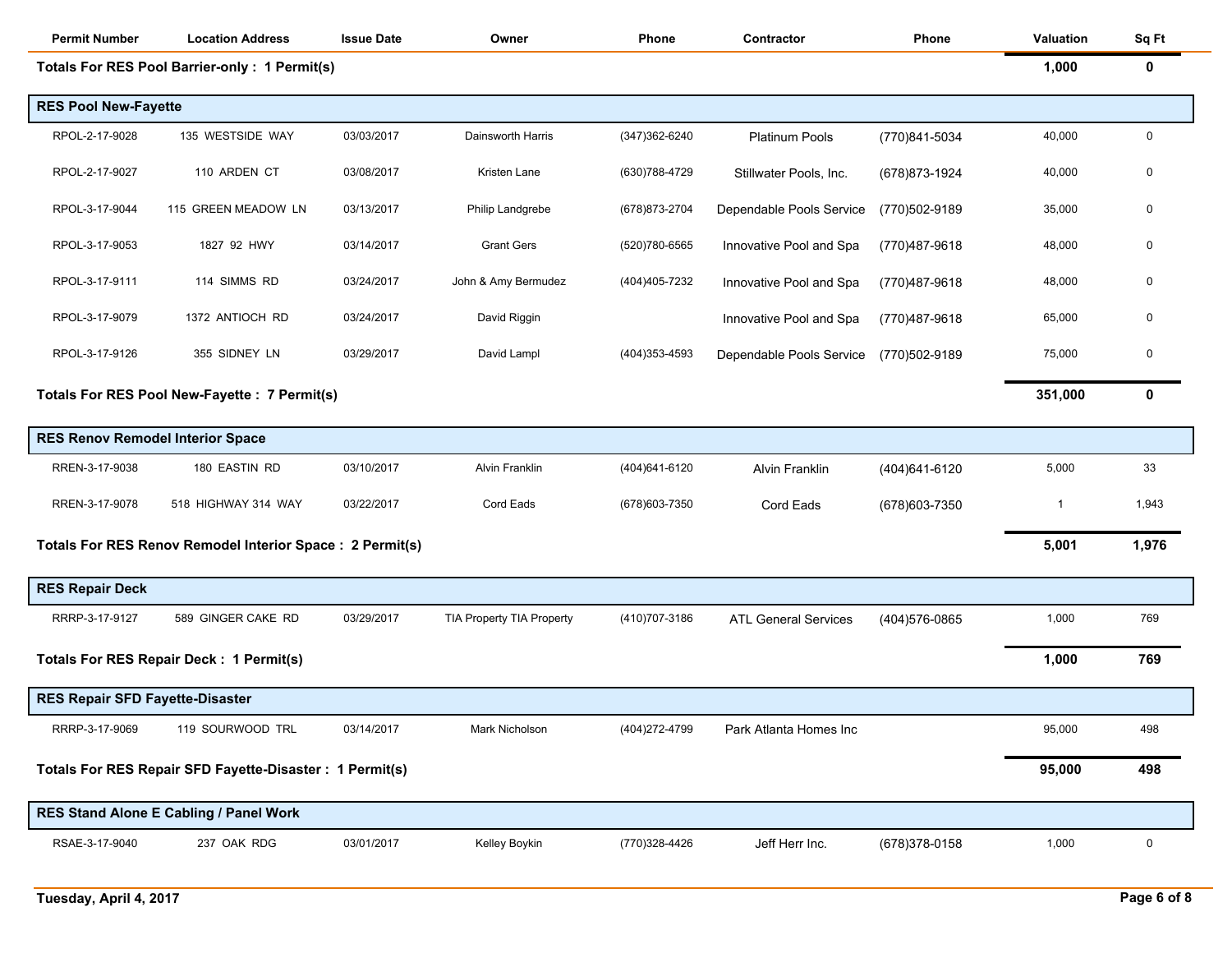| <b>Permit Number</b> | <b>Location Address</b>                                             | <b>Issue Date</b> | Owner                     | Phone          | Contractor                               | Phone          | <b>Valuation</b> | Sq Ft       |
|----------------------|---------------------------------------------------------------------|-------------------|---------------------------|----------------|------------------------------------------|----------------|------------------|-------------|
| RSAE-3-17-9116       | 235 GILBERT RD                                                      | 03/17/2017        | Sherlie Wilson            | (770)833-5348  | Reliable Heating & Air LLC               | (770)594-9969  | 1,703            | 0           |
|                      | Totals For RES Stand Alone E Cabling / Panel Work: 2 Permit(s)      |                   |                           |                |                                          |                | 2,703            | 0           |
|                      | <b>RES Stand Alone E Service Reconnect / Evaluation</b>             |                   |                           |                |                                          |                |                  |             |
| RSAE-3-17-9128       | 415 DOMINIQUE CT                                                    | 03/23/2017        | Dane Paul                 | (770)315-2083  | Dane Paul                                | (770)315-2083  | $\mathbf{1}$     | $\mathbf 0$ |
| Permit(s)            | Totals For RES Stand Alone E Service Reconnect / Evaluation: 1      |                   |                           |                |                                          |                | $\mathbf 1$      | 0           |
|                      | <b>RES Stand Alone M Gasline - Reconnect Only</b>                   |                   |                           |                |                                          |                |                  |             |
| RSAM-3-17-9075       | 420 CAMELOT DR                                                      | 03/13/2017        | Gloria Smith              | (404) 579-2017 | <b>EHC Atlanta Inc</b>                   | (404) 438-3855 | 250              | 0           |
|                      | Totals For RES Stand Alone M Gasline - Reconnect Only : 1 Permit(s) |                   |                           |                |                                          |                | 250              | 0           |
|                      | RES Stand Alone M HVAC - Replacement                                |                   |                           |                |                                          |                |                  |             |
| RSAM-3-17-9048       | 160 WHIPPOORWILL WAY                                                | 03/07/2017        | Mark Thornton             | (678)818-2668  | <b>Trinity Air</b>                       | (770)486-1919  | 10,400           | $\pmb{0}$   |
| RSAM-3-17-9050       | 566 BANKSTOWN RD                                                    | 03/08/2017        | <b>SCOTT SMITH</b>        | (256)339-3495  | CoolRay Heating & Cooling                | (770)421-8400  | 13,435           | 0           |
| RSAM-3-17-9066       | 441 HIGHWAY 279                                                     | 03/13/2017        | Cory Wade                 | (678)476-4346  | Icy Cool Heating & Air                   | (404)241-0907  | 4,857            | 0           |
| RSAM-3-17-9098       | 120 KING WILLIAM CT                                                 | 03/15/2017        | Sally Streeter            | (404) 925-7514 | Reliable Heating & Air LLC               | (770)594-9969  | 5,325            | 0           |
| RSAM-3-17-9099       | 105 MELANIE CIR                                                     | 03/16/2017        | John Gorrell              | (770)364-2977  | Progressive Heat & Air                   | (770)253-2665  | 11,429           | 0           |
| RSAM-3-17-9120       | 145 CREEK VIEW TRL                                                  | 03/20/2017        | John Hughey               | (770) 596-3967 | Reliable Heating & Air LLC               | (770)594-9969  | 2,831            | 0           |
| RSAM-3-17-9138       | 175 BLACKBERRY RUN                                                  | 03/24/2017        | <b>Brad Dye</b>           | (404) 756-6780 | <b>Trinity Air</b>                       | (770)486-1919  | 8,181            | 0           |
| RSAM-3-17-9142       | 115 SHORELINE DR                                                    | 03/28/2017        | Frances Harrison          | (770)460-8727  | Reliable Heating & Air LLC               | (770)594-9969  | 5,695            | 0           |
| RSAM-3-17-9147       | 115 WINDSOR DR                                                      | 03/28/2017        | Robert F & Debra Felt     | (770)461-0767  | Reliable Heating & Air LLC               | (770)594-9969  | 5,484            | 0           |
| RSAM-3-17-9168       | 295 JORDAN PL                                                       | 03/31/2017        | Nick Rider                | (770)833-5348  | Reliable Heating & Air LLC (770)594-9969 |                | 3,974            |             |
| RSAM-3-17-9167       | 180 BROADMOOR DR                                                    | 03/31/2017        | David Adkinson            | (803) 767-1273 | Reliable Heating & Air LLC               | (770)594-9969  | 5,235            | 0           |
| RSAM-3-17-9137       | 100 MATTHEW WAY                                                     | 03/31/2017        | Anachebe Ngozi            | (770)317-6157  | Estes Heating & Air                      | (404)366-0509  | 21,000           | 0           |
| RSAM-3-17-9170       | 120 MAYFAIR LN                                                      | 03/31/2017        | SHERALYNE & VERNON HECTOR | (770)715-1555  | <b>Trinity Air</b>                       | (770) 486-1919 | 6,637            | 0           |